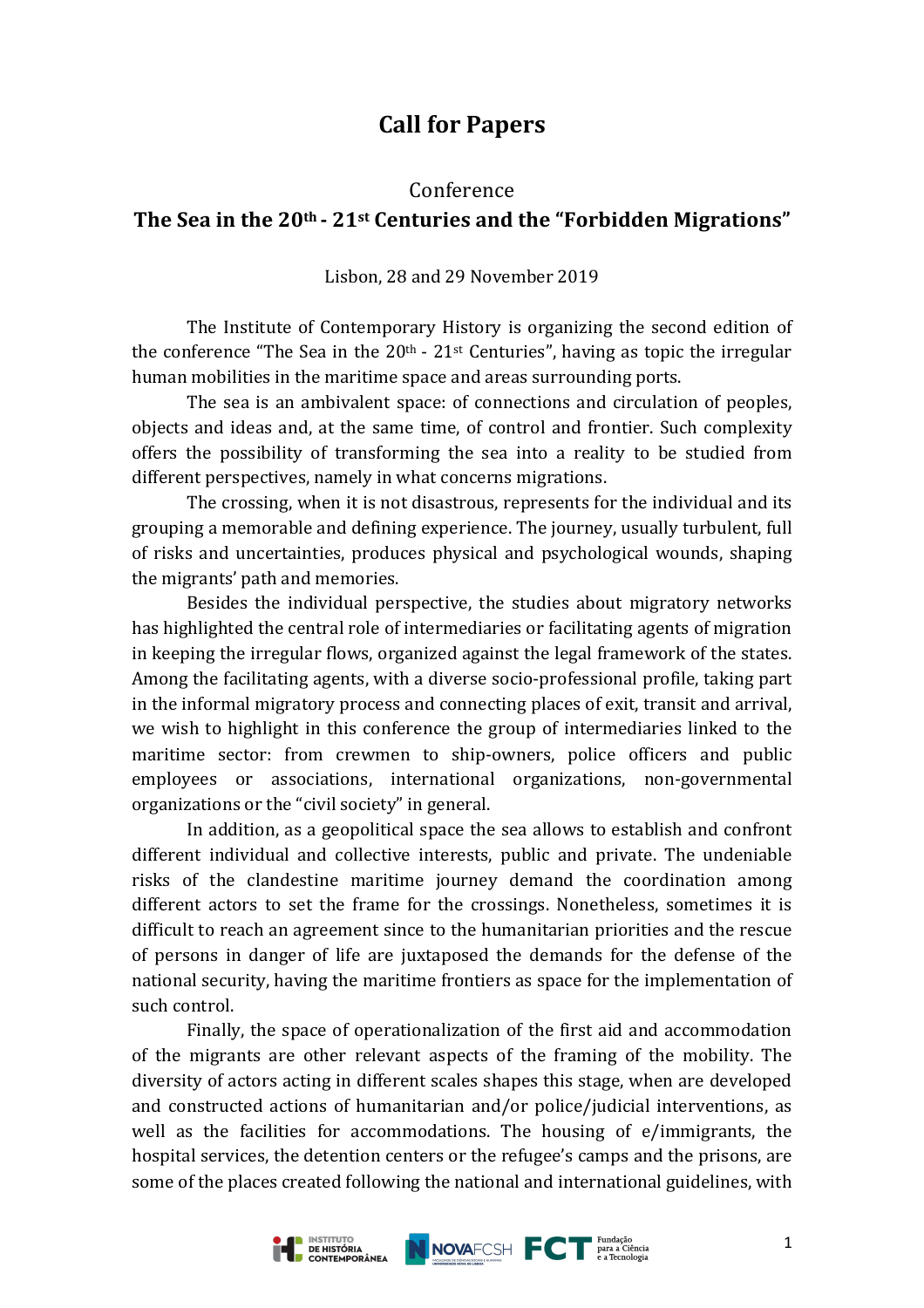its own dynamics of framing, where it is possible to find a differentiated approach according to the type of migrant.

To understand how this multiplicity of actors connected in different historical periods and geographical spaces we aim to explore the following questions: How are organized the migrant crossings by sea? How such experience is lived and conceived by the different migrants? Who are the facilitating agents and how they guarantee the maintenance of the crossing networks? Which rationales and practices are followed in the official framing of the crossings? In which extent the reinforcement of the control of the maritime frontiers is adapted to the migratory reality? Which representations of the sea are conveyed by the different actors?

The relationship among Sea and Migrations represents a fertile field of study due to its manifold thematic intersections and approaches. In this sense, we welcome individual proposals or panel proposals from different Humanities and Social Sciences disciplines about the following or related topics:

-Migration industry and facilitating agents of migrations connected to the maritime space;

- -Illegal/clandestine migratory networks;
- Children and women migrations;
- -Crossing and narratives of migrants;
- -Trauma and migrations;
- -National public policies of migration control;
- -International governance;
- -Non-governmental and humanitarian organizations;
- -Security and policing/political culture;
- -Deportations and evictions;
- -Memory and representations of sea and migrations.

The proposals should include the title of the paper, an abstract (300 words) and a biographical note (including affiliation, academic level and five most recent or relevant publications). The proposals should be sent to the following e-mail: seaxxcentury@gmail.com

A publication of some of the papers presented at the conference is a future aim.

#### Deadlines:

Deadline for submission: 15 June 2019 Notification of acceptance: 30 June 2019 Draft of the program: 5 July 2019 Deliver of the manuscript: 30 October 2019 Final program: 15 July 2019 Conference: 28 and 29 November 2019